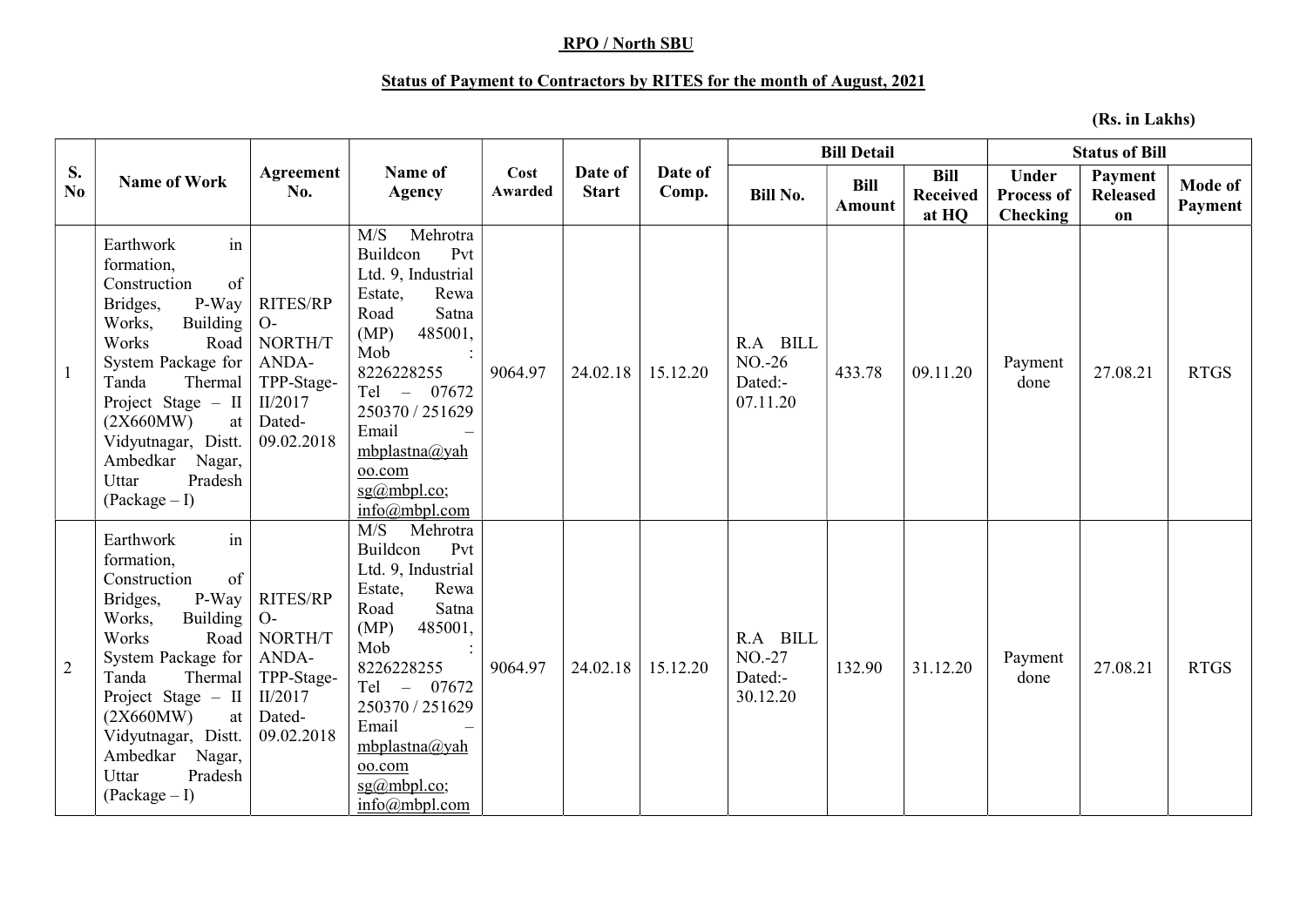|                | <b>Name of Work</b>                                                                                                                                                                                                                                          |                                                                                       |                                                                                                                                                                                              |                 |                         |                                          |                                                   | <b>Bill Detail</b>           |                                         | <b>Status of Bill</b>                  |                                  |                    |
|----------------|--------------------------------------------------------------------------------------------------------------------------------------------------------------------------------------------------------------------------------------------------------------|---------------------------------------------------------------------------------------|----------------------------------------------------------------------------------------------------------------------------------------------------------------------------------------------|-----------------|-------------------------|------------------------------------------|---------------------------------------------------|------------------------------|-----------------------------------------|----------------------------------------|----------------------------------|--------------------|
| S.<br>No       |                                                                                                                                                                                                                                                              | Agreement<br>No.                                                                      | Name of<br><b>Agency</b>                                                                                                                                                                     | Cost<br>Awarded | Date of<br><b>Start</b> | Date of<br>Comp.                         | <b>Bill No.</b>                                   | <b>Bill</b><br><b>Amount</b> | <b>Bill</b><br><b>Received</b><br>at HQ | Under<br><b>Process of</b><br>Checking | Payment<br><b>Released</b><br>on | Mode of<br>Payment |
| 3              | Construction of<br>Type-II, Type-III,<br>Type-IV Railway<br>quarters, Stations<br>and other Service<br>Buildings and other<br>allied works from<br>Pendra Road to<br>Anuppur section of<br><b>Bilaspur Division</b><br>of South East<br>Central Railway      | <b>RITES/RP</b><br>$O-$<br>N/BSP/AP-<br>PR/Packag<br>e-II/2016<br>dated<br>19.04.2017 | M/S GUPTA<br><b>ENTERPRISES</b><br>252-G,Sant<br>Nagar, East of<br>Kailash, New<br>Delhi-<br>110065Tel:<br>46116267,26426<br>267Fax:<br>26286927<br>Email:<br>sksingla $123@ya$<br>hoo.co.in | 2619.98         | 16.05.17                | 15.05.19<br>extended<br>upto<br>23.08.21 | <b>R.A BILL</b><br>$NO-18$<br>dated<br>27.07.21   | 165.16                       | 29.07.21                                | Payment<br>done                        | 05.08.21                         | <b>RTGS</b>        |
| $\overline{4}$ | (Project<br><b>PMC</b><br>management<br>for<br>Consultancy)<br>of<br>Construction<br>third line in Pendra<br>Road - Anuppur<br>section<br>between<br>Kms. 819.2 to Kms<br>869.3 (50.10 km) of<br>Bilaspur Division<br>South<br>East<br>of<br>Central Railway | <b>RITES/RP</b><br>$O-$<br>N/BSP/AP-<br>PR/PMC/T<br>ender/2016<br>dated<br>16.11.2017 | M/s<br>Aarvee<br>Associates<br>Architects<br>Engineers<br>$\&$<br>Consultants Pvt.<br>Ltd,<br>Ravula<br>Residency,<br>Srinagar Colony<br>Main Rd.,<br>Hyderabad-<br>500 082, India           | 1147.80         | 06.09.17                | 06.03.21<br>extended<br>upto<br>31.03.22 | <b>R.A BILL</b><br>$NO-36$<br>Dated:-<br>09.08.21 | 28.62                        | 24.08.21                                | Payment<br>done                        | 27.08.21                         | <b>RTGS</b>        |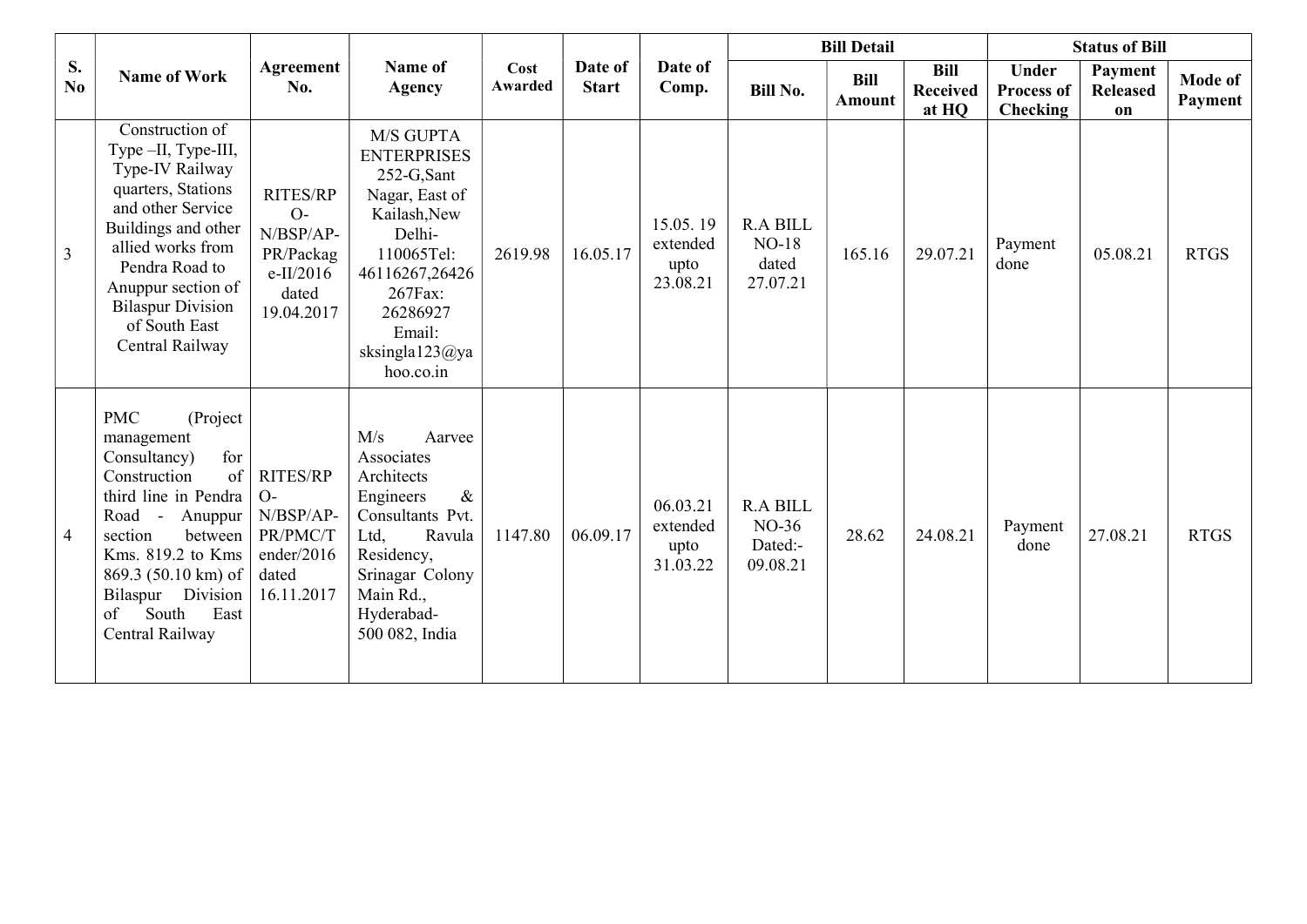| S.<br>No. | <b>Name of Work</b>                                                                                                                                                                                                                                                                  |                                                                                              |                                                                                                                                                                                                                                                           |                 |                         |                                          |                                                            | <b>Bill Detail</b>    |                                         |                                                                                     | <b>Status of Bill</b>            |                           |
|-----------|--------------------------------------------------------------------------------------------------------------------------------------------------------------------------------------------------------------------------------------------------------------------------------------|----------------------------------------------------------------------------------------------|-----------------------------------------------------------------------------------------------------------------------------------------------------------------------------------------------------------------------------------------------------------|-----------------|-------------------------|------------------------------------------|------------------------------------------------------------|-----------------------|-----------------------------------------|-------------------------------------------------------------------------------------|----------------------------------|---------------------------|
|           |                                                                                                                                                                                                                                                                                      | Agreement<br>No.                                                                             | Name of<br><b>Agency</b>                                                                                                                                                                                                                                  | Cost<br>Awarded | Date of<br><b>Start</b> | Date of<br>Comp.                         | <b>Bill No.</b>                                            | <b>Bill</b><br>Amount | <b>Bill</b><br><b>Received</b><br>at HQ | <b>Under</b><br><b>Process of</b><br>Checking                                       | Payment<br><b>Released</b><br>on | <b>Mode of</b><br>Payment |
| 5         | <b>PMC</b><br>(Project)<br>management<br>for<br>Consultancy)<br>of<br>Construction<br>third line in Pendra<br>Road - Anuppur<br>section<br>between<br>Kms. 819.2 to Kms<br>869.3 (50.10 km) of<br>Bilaspur Division<br>of<br>South<br>East<br>Central Railway                        | <b>RITES/RP</b><br>$O-$<br>N/BSP/AP-<br>PR/PMC/T<br>ender/2016<br>dated<br>16.11.2017        | M/s<br>Aarvee<br>Associates<br>Architects<br>Engineers<br>$\&$<br>Consultants Pvt.<br>Ltd,<br>Ravula<br>Residency,<br>Srinagar Colony<br>Main Rd.,<br>Hyderabad-<br>500 082, India                                                                        | 1147.80         | 06.09.17                | 06.03.21<br>extended<br>upto<br>31.03.22 | <b>R.A BILL</b><br><b>NO-37</b><br>Dated:-<br>16.08.21     | 30.23                 | 24.08.21                                | Payment<br>done                                                                     | 27.08.21                         | <b>RTGS</b>               |
| 6         | in<br>Earthwork<br>formation,<br>of<br>Construction<br>P-Way<br>Bridges,<br>Building<br>Works,<br>Works<br>Road<br>System Package for<br>Thermal<br>Tanda<br>Project Stage - II<br>(2X660MW)<br>at<br>Vidyutnagar, Distt.<br>Ambedkar<br>Nagar,<br>Uttar<br>Pradesh<br>$(Package-I)$ | <b>RITES/RP</b><br>$O-$<br>NORTH/T<br>ANDA-<br>TPP-Stage-<br>II/2017<br>Dated-<br>09.02.2018 | Mehrotra<br>M/S<br>Buildcon<br>Pvt<br>Ltd. 9, Industrial<br>Rewa<br>Estate,<br>Satna<br>Road<br>(MP)<br>485001,<br>Mob<br>8226228255<br>Tel - 07672<br>250370 / 251629<br>Email<br>mbplastna@yah<br>oo.com<br>$sg(a)$ mbpl.co;<br>$info(\omega)$ mbpl.com | 9064.97         | 24.02.18                | 15.12.20                                 | R.A BILL<br>$NO-28$<br>Dated:-<br>15.01.21<br>(Final Bill) | 174.99                | 15.01.21                                | Payment<br>under<br>process<br>(Final Bill<br>sent to<br>finance<br>on<br>26.08.21) |                                  |                           |